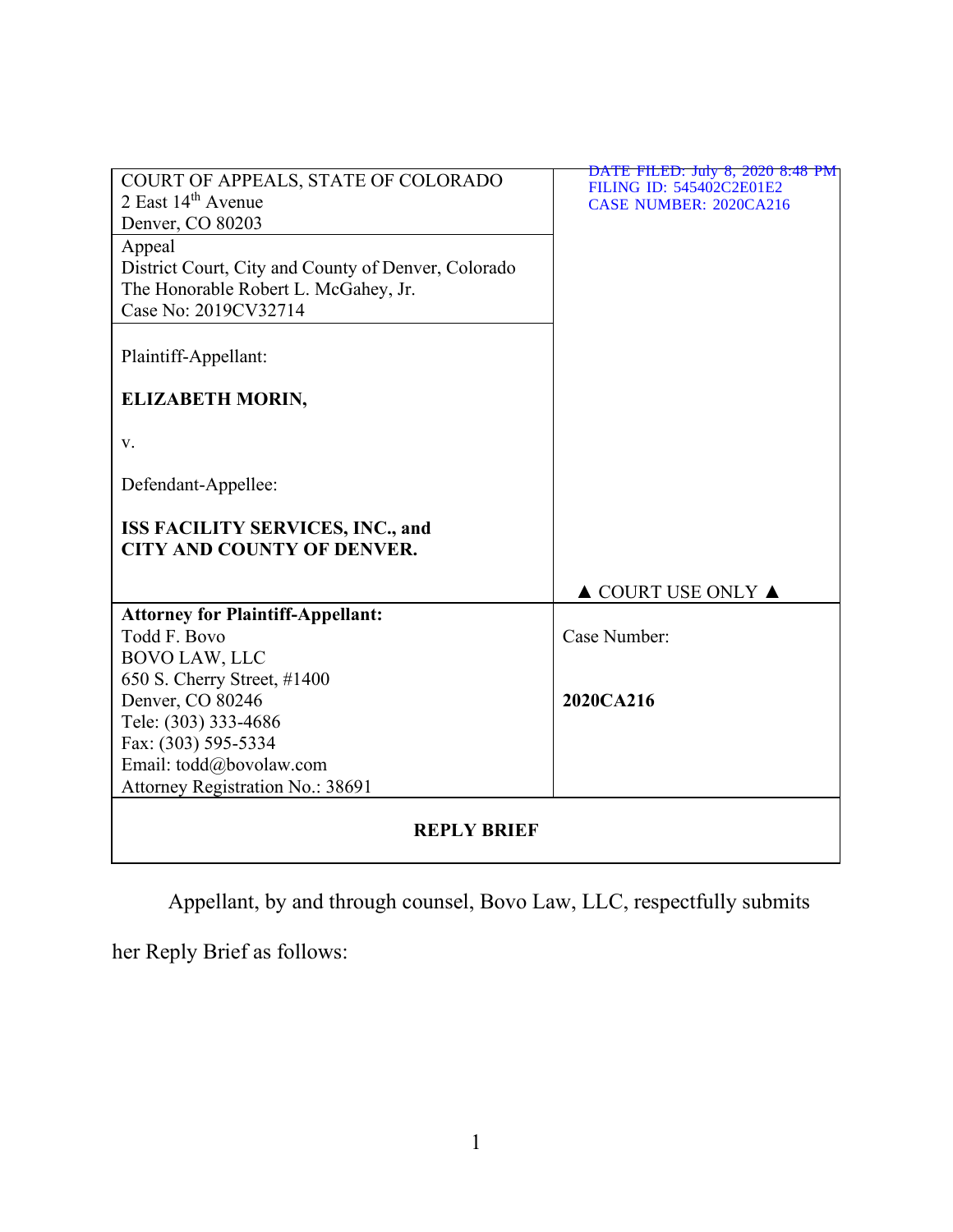### **CERTIFICATE OF COMPLIANCE**

I hereby certify that this brief complies with all requirements of C.A.R. 28 or C.A.R. 28.1, and C.A.R. 32, including all formatting requirements set forth in these rules. Specifically, the undersigned certifies that:

## **A. The brief complies with the applicable word limits set forth in C.A.R. 28(g) or C.A.R. 28.1(g).**

 $\boxtimes$  It contains 1835 words (principal brief does not exceed 9,500 words; reply brief does not exceed 5,700 words.

## **B. The brief complies with the standard of review requirements set forth in C.A.R. 28(a)(7)(A) and/or C.A.R. 28(b).**

 **For each issue raised by the appellant**, the brief contains under a separate heading before the discussion of the issue, a concise statement: (1) of the applicable standard of appellate review with citation to authority; and (2) whether the issue was preserved, and, if preserved, the precise location in the record where the issue was raised and where the court ruled, not to an entire document.

**In response to each issue raised, the appellee** must provide under a separate heading before the discussion of the issue, a statement indicating whether appellee agrees with appellant's statements concerning the standard of review and preservation for appeal and, if not, why not.

**I acknowledge that my brief may be stricken if it fails to comply with any of the requirements of C.A.R. 28 or 28.1, and C.A.R. 32.**

Signature of attorney or party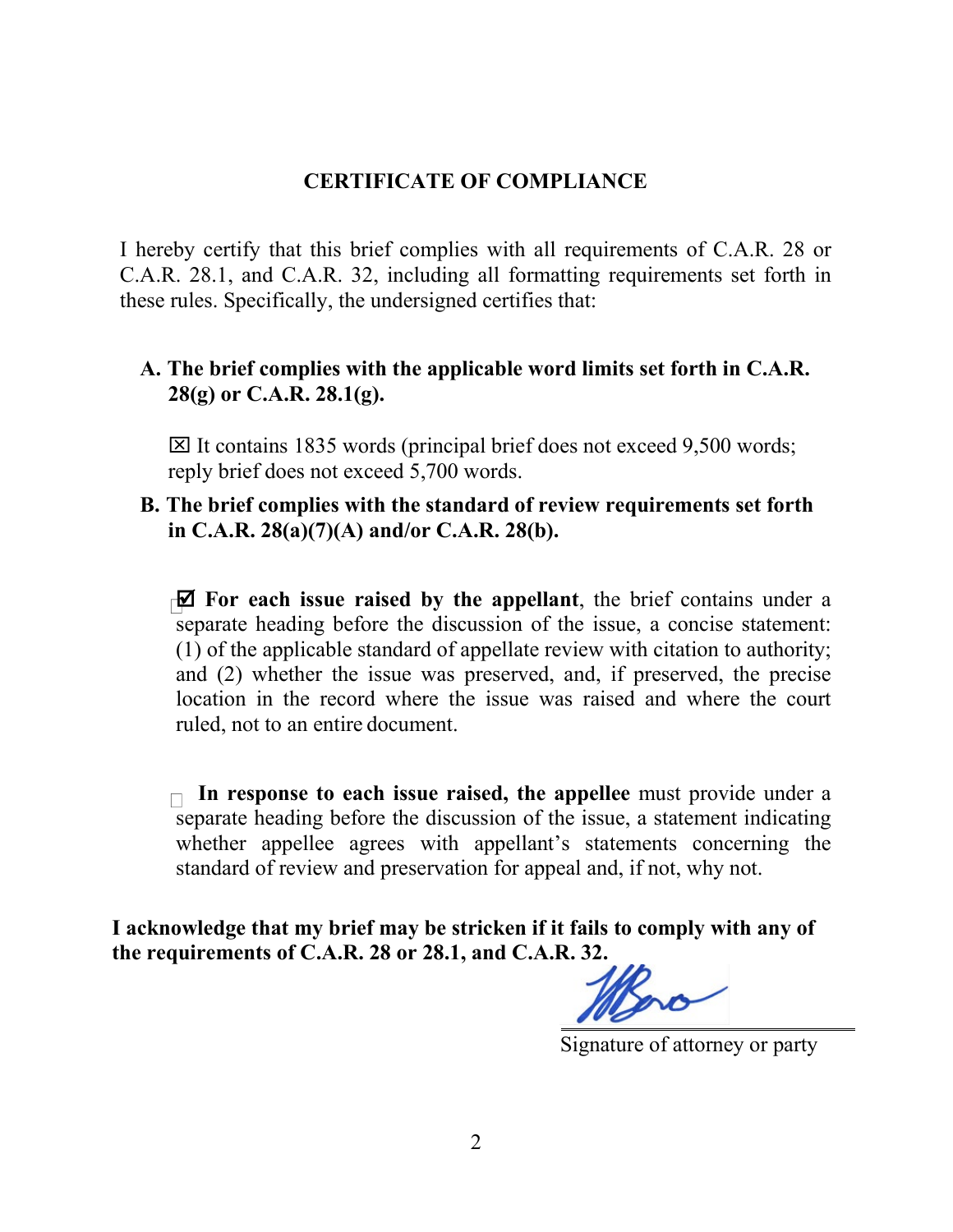# **TABLE OF CONTENTS**

| Page |
|------|
|      |
|      |
|      |
|      |
|      |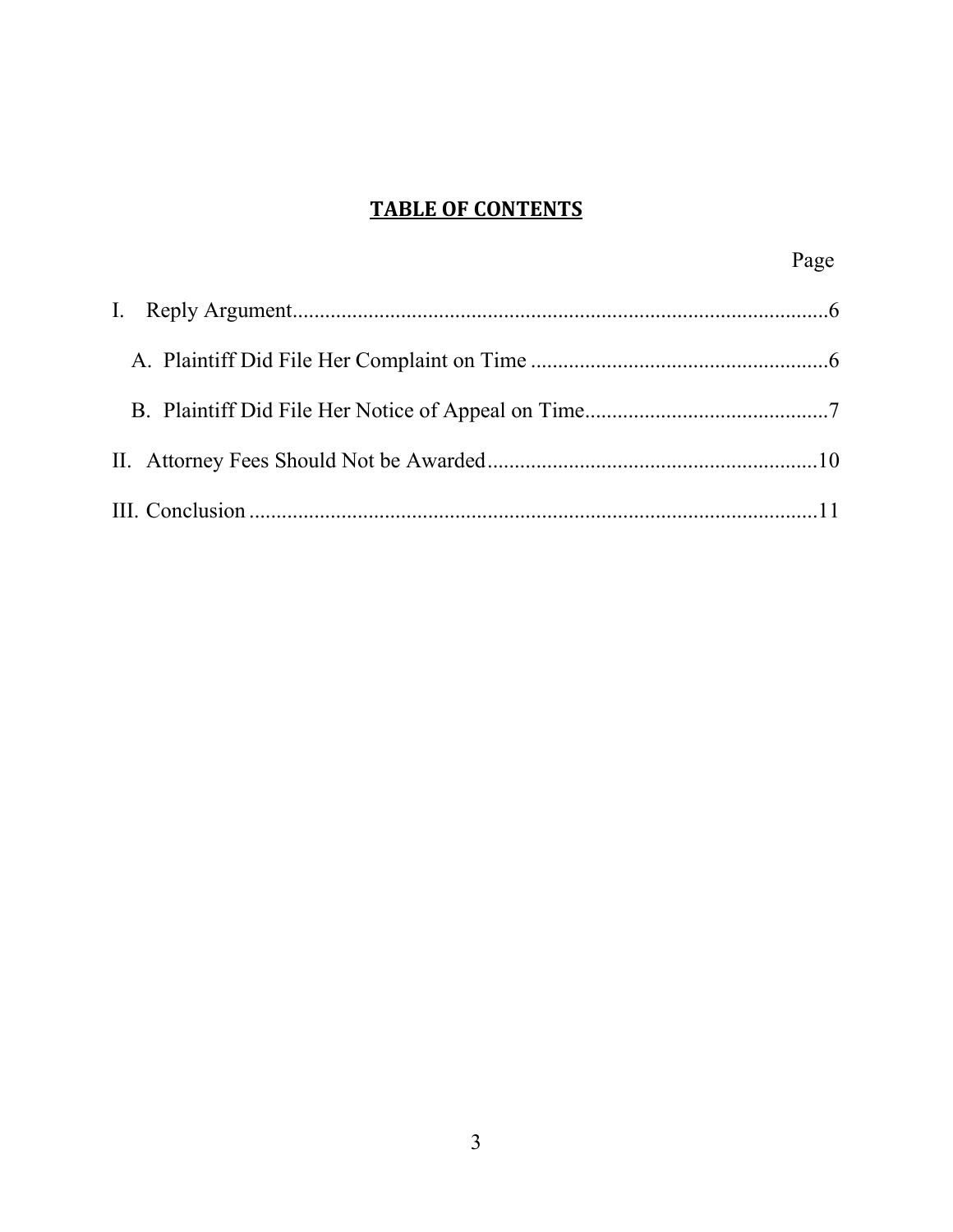# **TABLE OF AUTHORITIES**

# **Cases**

| Chromatics v. Telex Computer Products, Inc., 695 F. Supp. 1184 (N.D. Ga. 1988)9                |
|------------------------------------------------------------------------------------------------|
|                                                                                                |
| East-Bibb Twiggs Neighborhood Ass'n v. Macon-Bibb Planning & Zoning                            |
|                                                                                                |
|                                                                                                |
|                                                                                                |
|                                                                                                |
|                                                                                                |
| Mulay Plastics, Inc. v. Grand Trunk Western R.R. Co., 742 F.2d 369 (7 <sup>th</sup> Cir. 1984) |
|                                                                                                |
| State Farm Fire & Cas. Co. v. Bellino, 976 P.2d 342 (Colo. App. 1998)                          |
|                                                                                                |
|                                                                                                |

# **Statutes**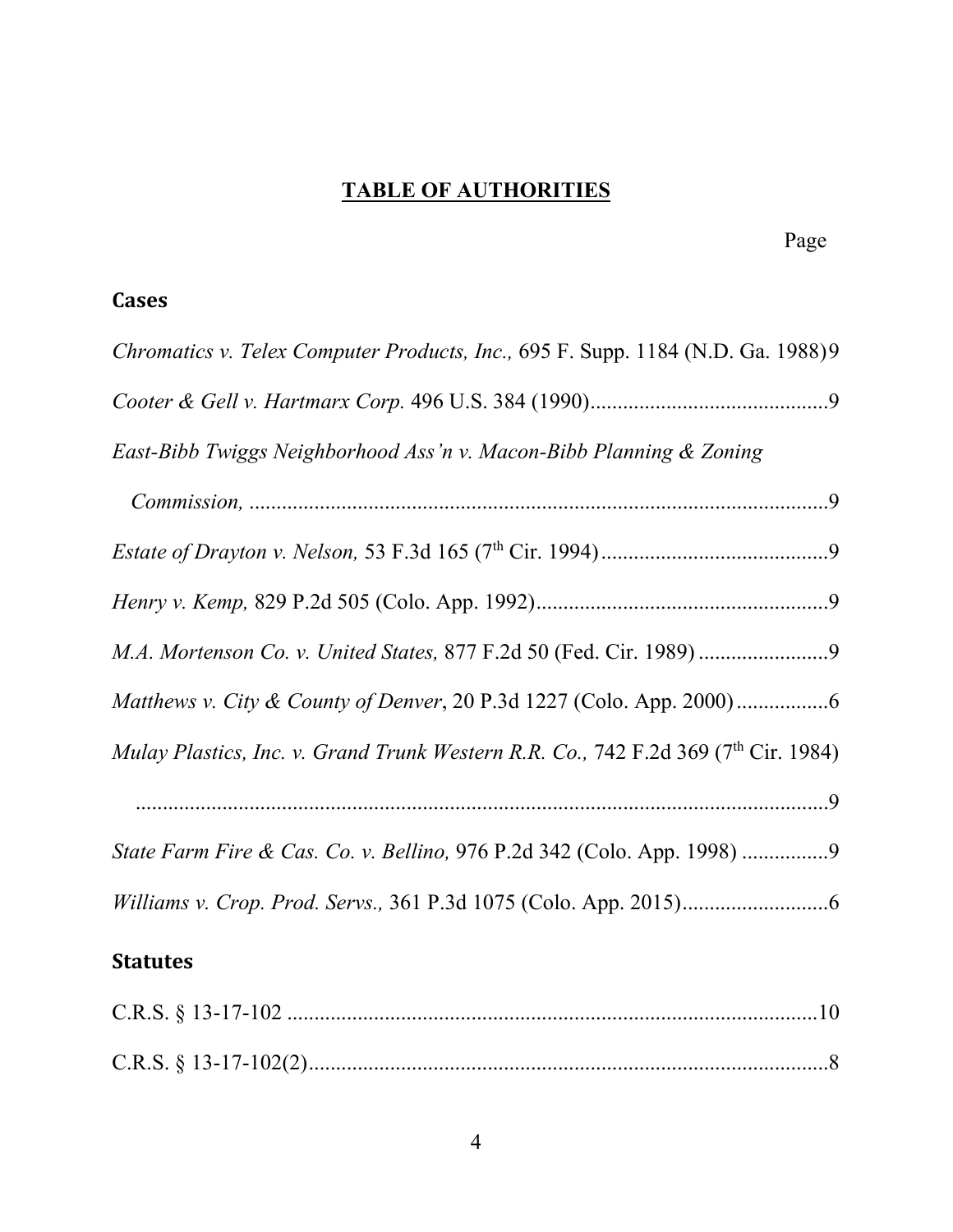# Rules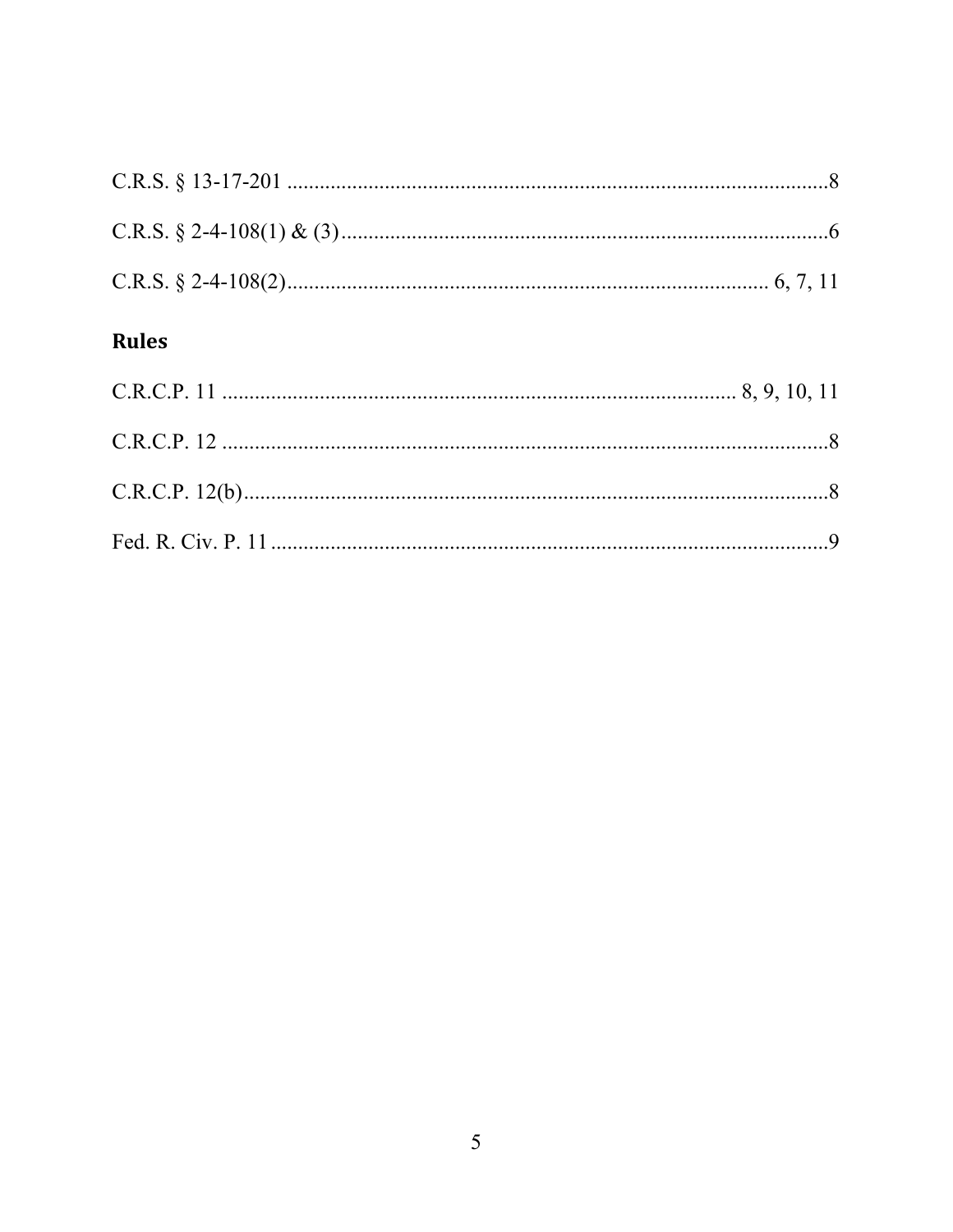### **I. Reply Argument**

#### **A. Plaintiff Did File Her Complaint on Time**

The Defendants have emphasized that *Williams v. Crop. Prod. Servs.,* 361 P.3d 1075 (Colo. App. 2015) defines how to calculate the statute of limitations for year based limitations, which the Plaintiff has not disputed. Plaintiff's argument is that the *William's* Court did not define what happens when the statute of limitations end date falls on a court holiday, or a Saturday or Sunday. In *Williams*, the court distinguished C.R.S.  $\S$  2-4-108(1) & (3), which deal with calculating the statute of limitations period. The court was not dealing with a Saturday, Sunday or legal holiday as the last day of a statute of limitations period, so *Williams* is silent in regards to C.R.S. § 2-4-108(2).

As applied in *Matthews v. City & County of Denver*, 20 P.3d 1227 (Colo. App. 2000), C.R.S. § 2-4-108(2) states "If the last day of any period is a Saturday, Sunday, or legal holiday, the period is extended to include the next day which is not a Saturday, Sunday, or legal holiday." This applies to **any** statute of limitations period whether it is based on years, months, or days. It was this statute and C.R.S. § 24-11-110, that the *Matthews'* Court relied on in their opinion. These statutes do not toll, waive, or extend the statute of limitations period, they simply allow the period to be given effect and provide a uniform method for determining when a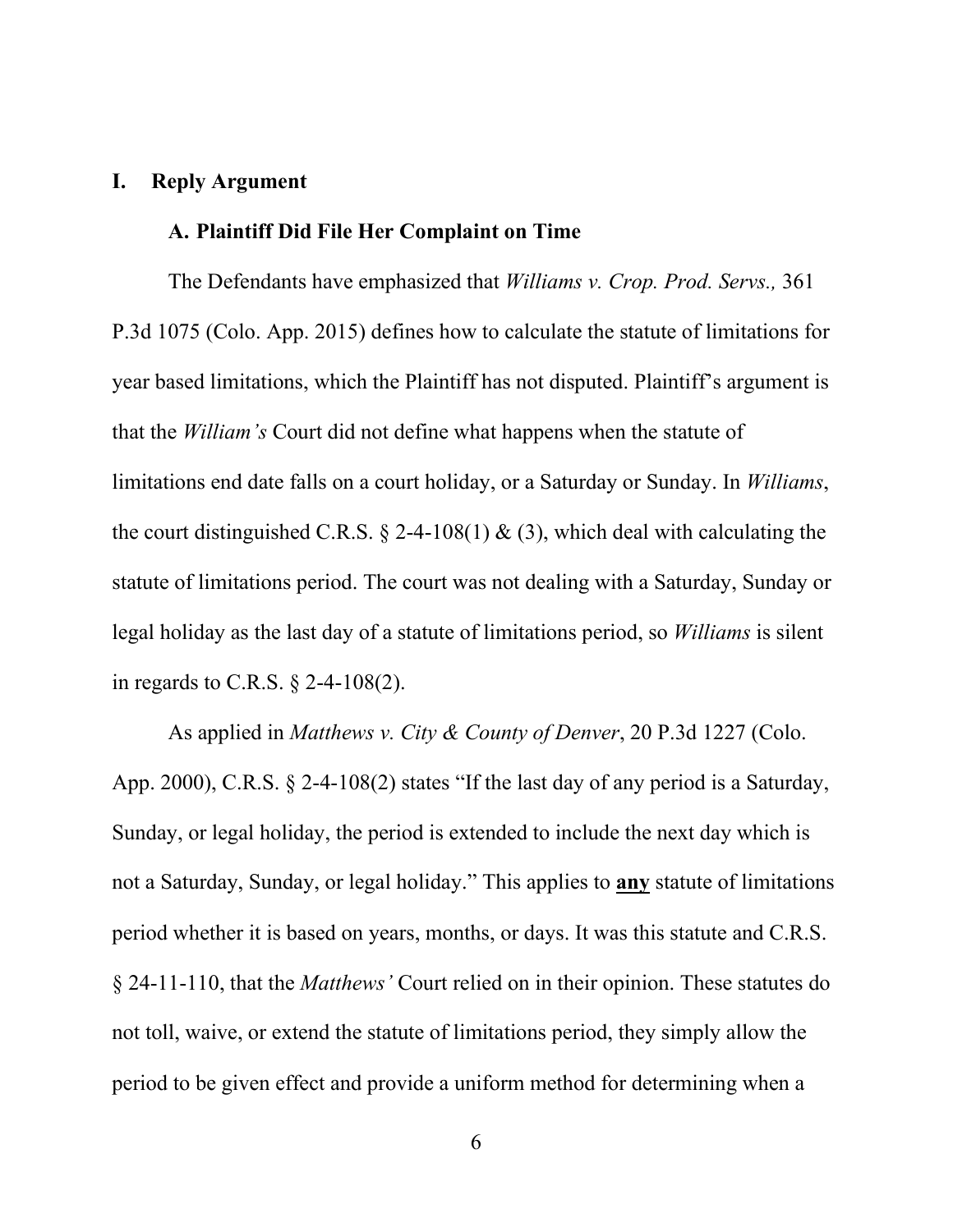statutory period begins and ends. *Matthews* and C.R.S. § 2-4-108(2) clarify that regardless of what the statute of limitations period is for, or what public office or government entity is involved, any period that ends on a Saturday, Sunday, or legal holiday, actually ends on the next day that is not a Saturday, Sunday or legal holiday. This is regardless of whether the entity is closed, and defines no exceptions for electronic filing. This makes sense, as only attorneys can electronically file, otherwise creating an uneven playing field or prejudicial environment for those that do not have access to electronic filing.

C.R.S. § 2-4-108(2) is clear, the Plaintiff filed her complaint timely on the Monday following the Saturday deadline of her statute of limitations. Therefore, this Court should find that Plaintiff's complaint was timely filed.

### **B. Plaintiff Did File Her Notice of Appeal on Time**

The question raised by the Defendants is whether the October District Court Order, [CF, p. 53-55], or the December District Court Order, [CF, p. 68-71], is the final judgment that triggers the filing of the notice of appeal. The Defendants maintain the October District Court Order was the final judgment, leaving nothing further for the court to do except for attorney fees. The Plaintiff maintains the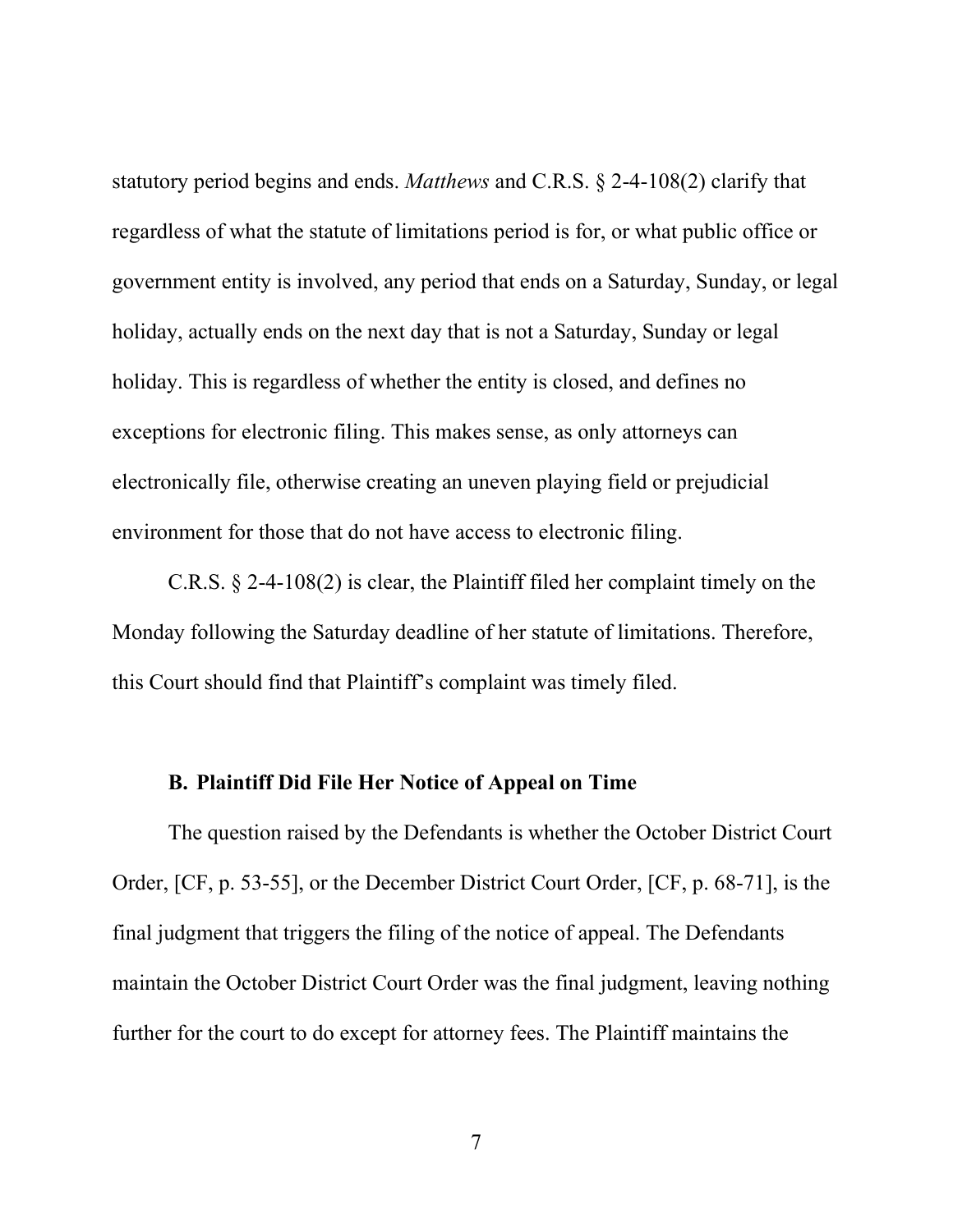December District Court Order is the final judgment, as Judge Robert McGahey so ordered.

To resolve this difference, one needs to start with the Defendants Motion to Dismiss. Here, the Defendants have requested the following: [CF, p. 32-33]

- 1. All Plaintiff's claims be dismissed;
- 2. Attorney fees pursuant to C.R.S. § 13-17-201 for dismissal under C.R.C.P.  $12(b);$
- 3. Attorney fees pursuant to C.R.S. § 13-17-102(2), and;
- 4. Costs and fees, independent of C.R.C.P. 12 for Plaintiff's C.R.C.P. 11 alleged violations.

As the Defendants point out in their argument, fee-shifting attorney fees, such as C.R.S. § 13-17-201, are independent from the claims, and may be asserted in a separate proceeding. Except in this case, the Defendants have made a claim for costs and fees, independent of C.R.C.P. 12, for Plaintiff's alleged C.R.C.P. 11 violations. While the District Court granted the Defendants' motion to dismiss, the District Court did not finalize all of Defendants' requests and/or claims. The District Court still had more than fee-shifting attorney fees to do.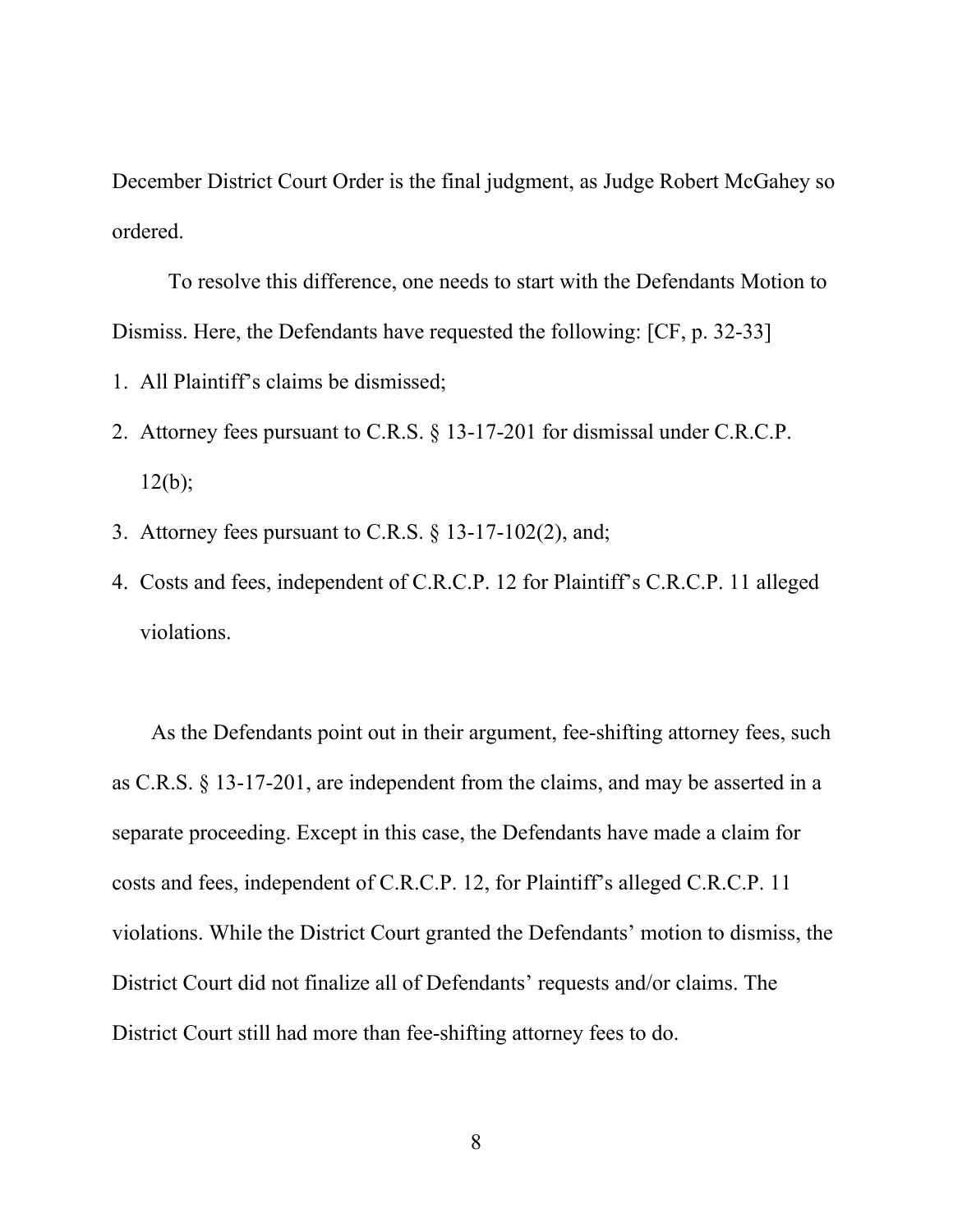Specifically, the Defendants requested sanctions pursuant to C.R.C.P. 11. This request is not an independent claim that can be presented in a separate proceeding. *Henry v. Kemp,* 829 P.2d 505 (Colo. App. 1992). The policies for allowing District Courts to require the losing party to pay appellate, as well as District Court, attorneys' fees are not applicable to Rule 11, therefore Rule 11 is not a fee-shifting statute. *Cooter & Gell v. Hartmarx Corp.* 496 U.S. 384 (1990).

Further, sanctions provided under C.R.C.P. 11 are an exclusive remedy. *Henry*. Like the division in *Henry*, the federal courts hold that Rule 11 orders are incidental to the substantive claims asserted in an action. *State Farm Fire & Cas. Co. v. Bellino,* 976 P.2d 342 (Colo. App. 1998); *Estate of Drayton v. Nelson,* 53 F.3d 165 (7th Cir. 1994); *M.A. Mortenson Co. v. United States,* 877 F.2d 50 (Fed. Cir. 1989); *Mulay Plastics, Inc. v. Grand Trunk Western R.R. Co.,* 742 F.2d 369  $(7<sup>th</sup> Cir. 1984)$ . Similar to C.R.C.P. 11, Fed. R. Civ. P. 11 does not create an independent cause of action, it is merely a remedial tool available to the court. *Henry*; *Chromatics v. Telex Computer Products, Inc.,* 695 F. Supp. 1184 (N.D. Ga. 1988); *East-Bibb Twiggs Neighborhood Ass'n v. Macon-Bibb Planning & Zoning Commission,* 674 F. Supp. 1475 (M.D. Ga. 1987).

Therefore, when the District Court issued its October Order, Judge McGahey was correct when he ruled that this was not the final order. He stilled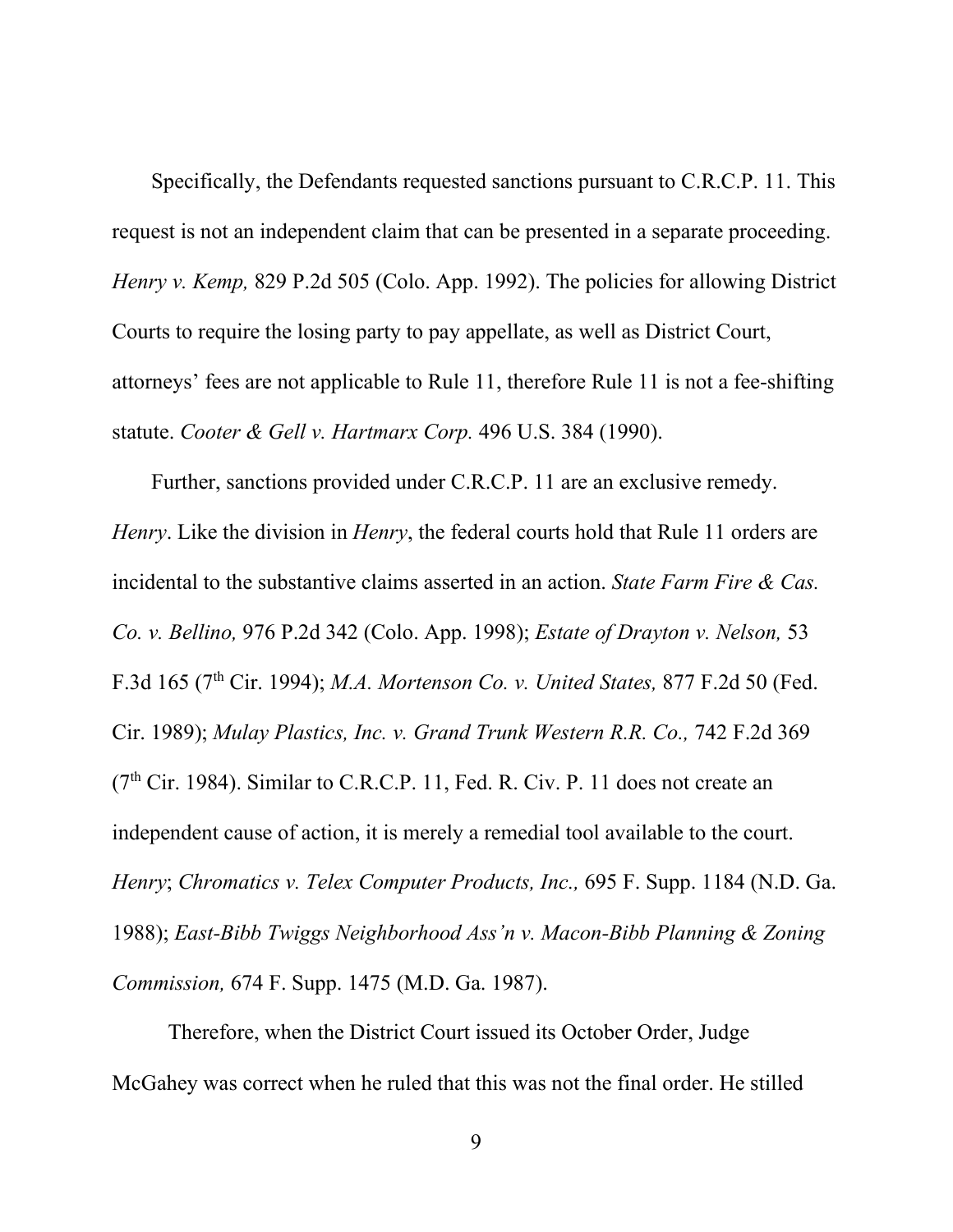needed to determine any violations of C.R.C.P. 11, if any, and the appropriate remedy, if any, from that determination. Since any remedy ordered for a C.R.C.P. 11 violation is not a fee-shifting attorney fee, and the alleged violation may not be asserted in a separate claim and is incidental to the claims dismissed, the District Court was correct in its order, and the final judgment was issued on December 20, 2019. The Plaintiff then had until February 7, 2020 to file her notice of appeal, which she did on February 3, 2020.

#### **II. Attorney Fees Should Not be Awarded**

The Plaintiff in good faith has followed the Colorado statutes in filing her complaint. The case law that defines the statute of limitations deadlines for periods based upon years, does not address the actual filing deadline when the statute of limitations ends on a Saturday. Plaintiff has not found any case law that clarifies this issue, as most likely, one refers to the existing statutes that clearly allow the filing on a Monday. This is a first impression, which pursuant to C.R.S. § 13-17- 102, no attorney or party shall be assessed attorney fees. In regards to the issue of timely filing the notice of appeal, this issue is also a first impression, and the Plaintiff has relied in good faith on the orders of the District Court which clearly defined the final judgment.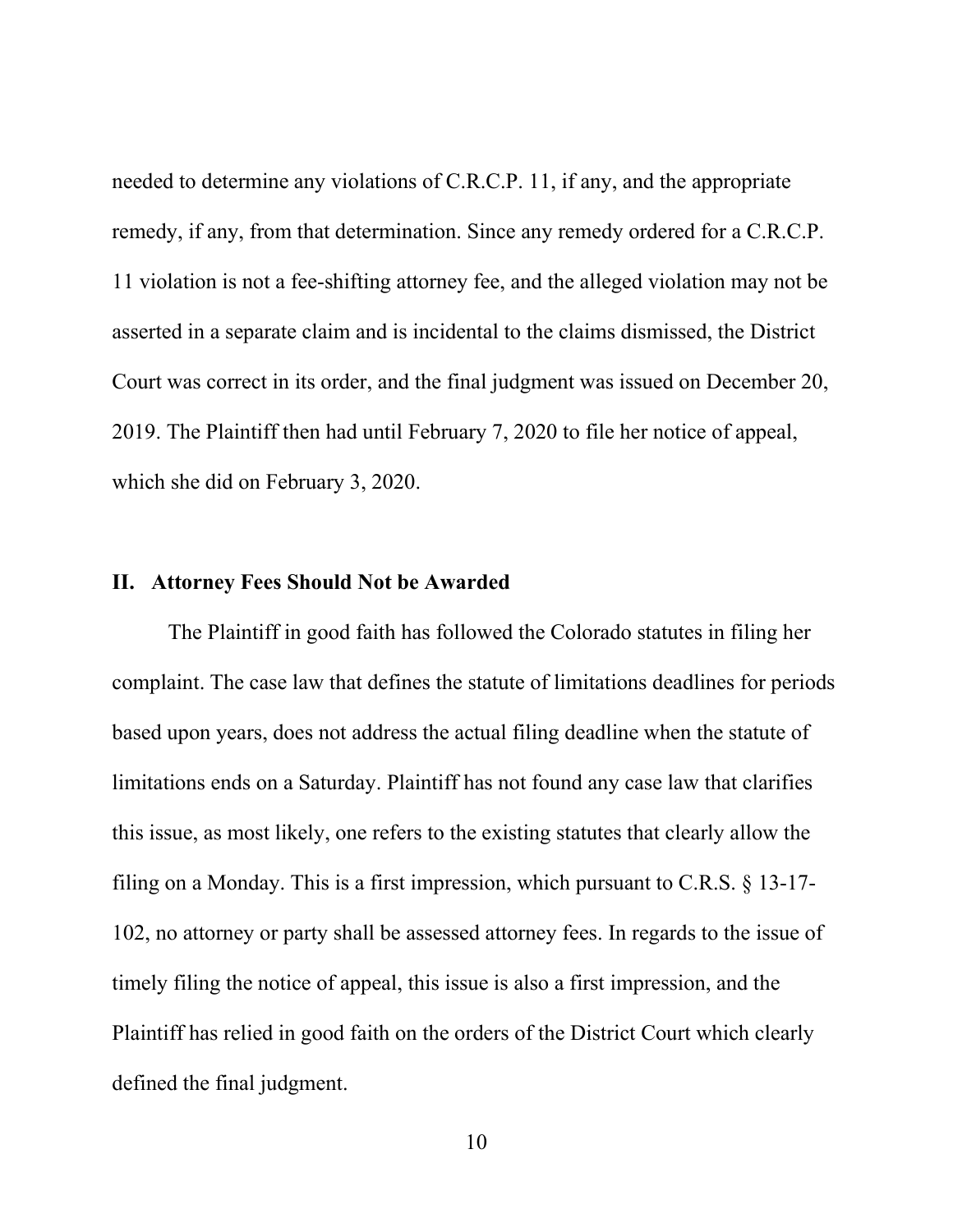### **III. Conclusion**

The Plaintiff has shown that C.R.S.  $\S$  2-4-108(2) clearly allows the Plaintiff to file her complaint, that was due on a Saturday, on the next Monday, and still be considered timely. This statute applies to **any** statute of limitations period, including those calculated by yearly anniversaries. Further, the District Court's final judgment was on December 20, 2019, making Plaintiff's notice of appeal timely filed on February 3, 2020. The District Court had not finalized all claims, specifically any C.R.C.P. 11 violations, if any, in its October Order. The District Court has ruled appropriately relative to the final judgment determination.

DATED: July 8, 2020.

 Respectfully Submitted, BOVO LAW, LLC

 $\frac{1}{100}$ 

 Todd F. Bovo, #38691 Attorney for Appellant